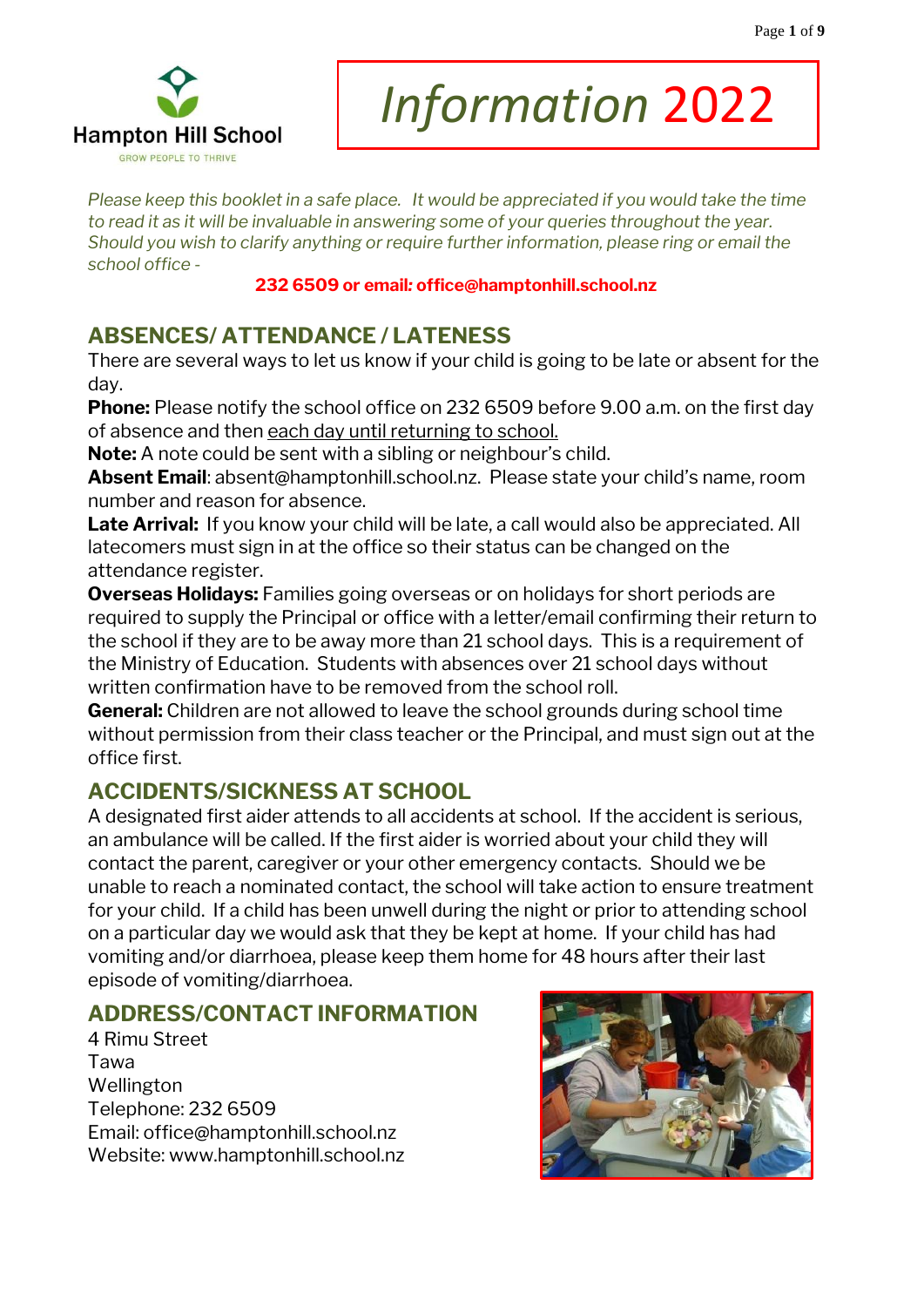# **APPEARANCE**

We encourage children to take pride in their appearance and ask that they attend school clean and tidy with appropriate footwear. Physical Education is practised daily and children cannot participate safely in jandals, gumboots, slip on shoes etc. These are also not suitable for safe play on the playground equipment. Students are expected to wear shoes at all times outside of the classroom.

## **ASSEMBLY**

Each week we have an assembly on Friday morning at 9.15am. School assemblies are held alternate weeks from the fortnightly newsletter. Classes take turns to host assembly and show what they have been learning in their classes. Parents are welcome to attend the assembly at any time.

## **BEHAVIOUR**

We experience a high standard of behaviour at school. Children come to school each day to learn and they have the right to be educated in a school environment that is safe. Below are our key understandings about behaviour management.

Our school follows the positive behaviour for learning guidelines. Positive behaviour is recognised in and out of the classroom. The relationship between a teacher and student is critical to learning.

1. We are all responsible for the children in our school.

2. There needs to be a close alignment between the expected behaviour of all members of a learning community.

3. Everyone needs to take responsibility for their own behaviour remembering the only behaviour you can change is your own.

4. A school is only safe when the culture is a 'telling' one.

5. A key role of the adults in the school is to facilitate communication between children who are experiencing relationship difficulties.

6. As adults we need to trust and support children to resolve their own issues and restore relationships.

7. Consequences from poor behaviour choices need to be addressed and resolved to the satisfaction of all.

8. RISE values – Respect, Empathy, Strength, Empathy

Please refer to the social practices flow chart in your enrolment pack for further details, or ask at the office for a copy.

# **BOARD OF TRUSTEES MEETINGS**

Board of Trustee Meetings are held 2-3 times each term in the main staffroom. Meeting dates will be announced in the school newsletter. The Board of Trustees meetings are public meetings which all parents are welcome to attend. The minutes of meetings are available for viewing at the Office or on the website.

## **BOARD OF TRUSTEES**

Ian Conning Chairperson Stephen Opie **Parent Member** Matthew Bulford Parent Member Noha Ibrahim Parent Member Rajinder Kumar Parent Member Stefan Knap Principal

Mel Zimmerman Staff Representative

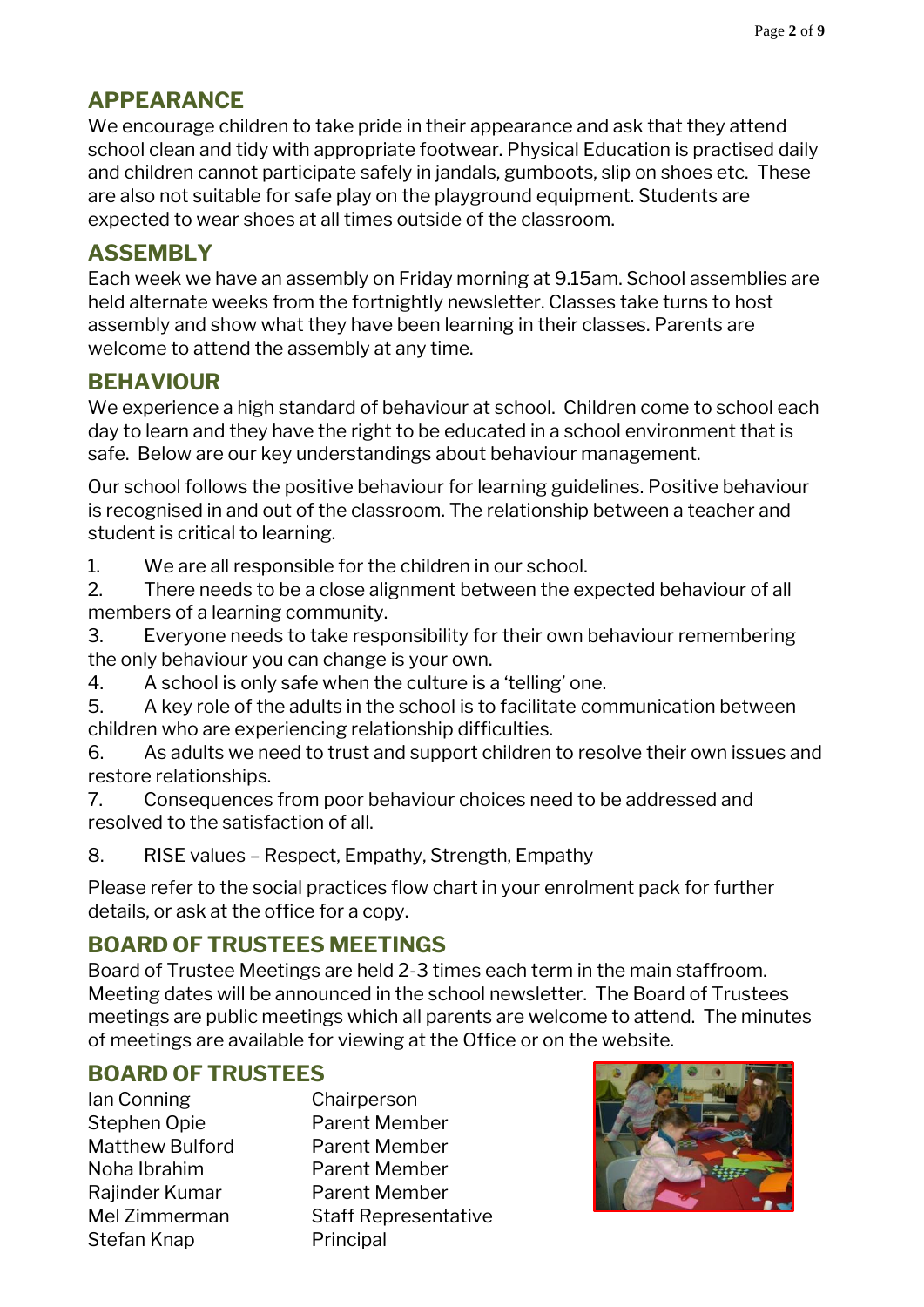## **BOOK CLUB - SCHOLASTIC**

Once each term pupils are given the opportunity to order good quality books at reasonable prices from Scholastic Books. There is no obligation to buy. If you wish your child to purchase books, please ensure that their money and completed order form is placed in a named sealed envelope. You can also order via the Scholastic Book App.

## **BYOD – BRING YOUR OWN DEVICE**

Hampton Hill School is set up for children to bring their own digital device to use at school to assist them with their schoolwork. For further information and the agreement please contact Sue or Bo in the office.

## **CELL PHONES AND OTHER ELECTRONIC DEVICES**

- Students may bring their cell phones to school.
- It is expected that they will hand them in to the classroom teacher for security during the day. If there is an emergency, or you need to contact your child during school hours, please call the office.

## **CHILDREN'S SAFETY**

For the safety of our children we request that items such as glass containers, sweets, gum, and jewellery (e.g. any items that could endanger or injure a child by breaking, choking, catching on playground equipment etc) are not brought to school. Hampton Hill School is a water only school.

#### **CHILDREN'S VALUABLES**

The School takes no responsibility for items of value such as radios, CD/MP3 players, cell phones, cameras, jewellery, toys, etc which students may have brought to school.

## **CYCLISTS AND SCOOTERS**

If children are biking to school, they must observe the legal requirement to wear a safety helmet. They will also require a lock to ensure the safety of their bicycle. Children must lock their bicycle to the bike racks provided. If scooters are ridden to school a helmet is advisable. If children bring scooters to school they must be stored in the scooter racks provided during the school day. The school does not take any responsibility for children's bikes or scooters.

## **CHANGE OF ADDRESS/TELEPHONE NUMBER**

Parents are asked to notify the school immediately of any change of address, change of phone number, and place of work so that accurate records can be maintained should the School need to contact parents urgently. This is a matter of health and safety in an emergency or sickness.

#### **DENTAL CLINIC**

These are mobile and will visit the school in Term 4. If any child needs dental assistance, please contact Bee Healthy Regional Dental Service on 0800 TALK TEETH (0800 825 583).

## **DONATIONS**

The Board of Trustees has decided to opt in to the new scheme in which the Government will pay our school \$150 per student in return for the school not asking for donations from families. The scheme has some exemptions, the most significant of these is school camps. This means the school will continue to request donations to help cover the cost of Year 6 camp. If you would like to learn more about this scheme, you can download the information leaflet (search "Donation Scheme Information") or pick up a copy from the office.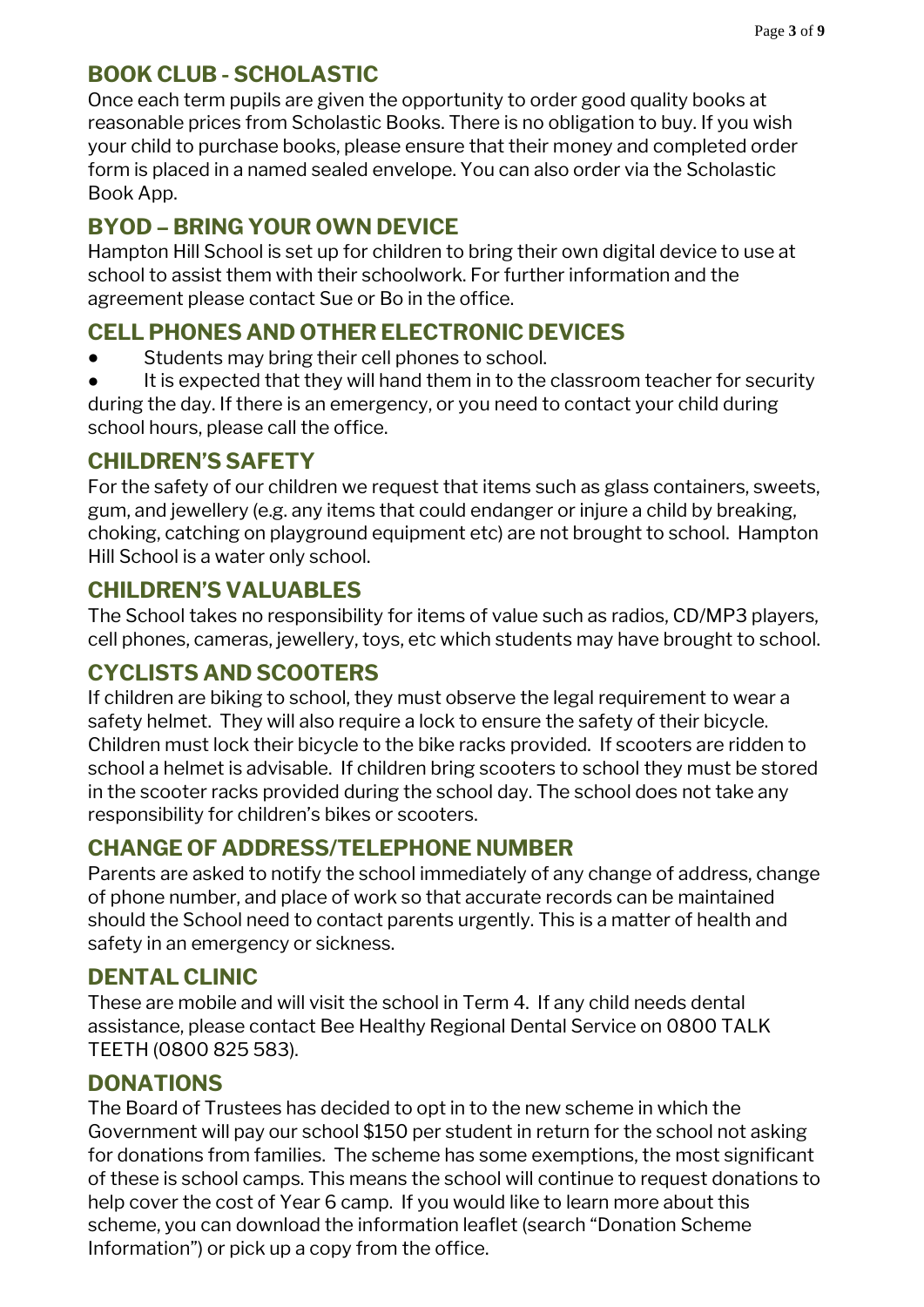## **DATES 2022**

| <b>Term</b>    | <b>Children</b><br><b>Start</b> | <b>Children</b><br><b>Finish</b> | <b>Teacher Only Days and</b><br><b>Public Holidays</b>                                                               | <b>Number Of</b><br><b>Weeks In Term</b> |
|----------------|---------------------------------|----------------------------------|----------------------------------------------------------------------------------------------------------------------|------------------------------------------|
|                | 3 February                      | 14 April                         | *Teacher Only Day 2 February<br>Waitangi Day 7 February<br>*Teacher Only Day 18 March<br>Easter Good Friday 15 April | 11 weeks<br>102 half days                |
| $\mathcal{P}$  | 2 May                           | 8 July                           | *Teacher Only Day 3 June<br>Queen's Birthday 6 June<br>Matariki 24 June                                              | 10 weeks<br>96 half days                 |
| 3              | 25 July                         | 30 September                     |                                                                                                                      | 10 weeks<br>100 half days                |
| $\overline{4}$ | 17 October                      | 15 December                      | Labour Day 24 October                                                                                                | 9 weeks<br>86 half days                  |

\*Teacher only days are part of the Accord and count towards the number of school half days.

#### **DROPPING CHILDREN AT SCHOOL**

Children may enter the school at any of the three entrances - on Rimu Street, Victory Crescent or Hillary Street. It is very important for the safety of the children that parents obey the No Stopping markings and signs on Victory Crescent. People parking incorrectly make it very difficult for the children on Road Patrol duties on the crossing, which our children must use when crossing Victory Crescent.

If you are entering via Rimu Street, please note the No Parking area on the right of the street and also the yellow lines before the school gate. Please do not go beyond these yellow lines as it is a safe area for our children to walk to the school gate. It would be preferable for children to be dropped off at the corner of Hampton Hill Road to ensure their safety. No vehicles other than staff cars are permitted in the school grounds between 8.00am and 3.30pm.

#### **EMERGENCY EVACUATION**

Hampton Hill School is not an Emergency Hub. We have procedures in place for evacuations; plenty of food and water; and emergency supplies. Staff will be required to stay on site until children can be safely released to designated emergency contacts. After a period of time, if the child or children have not been collected and the school can no longer continue to provide for their care, there is an agree process which requires engagement with the police and Oranga Tamariki.

#### **ENROLMENTS**

If you wish to enrol your child at Hampton Hill, please complete the enrolment form and return it to us. We have been operating an enrolment zone from 2018. You can find details of our zone on our website. In order to be considered for an out of zone enrolment for the follow year, a completed enrolment form will need to be returned to us by the advertised date. This is usually in September. You will need to include your child's birth certificate or passport and identification of NZ citizenship or visa documentation. This allows us to guarantee our records are accurate and it is a requirement of the Ministry of Education. We also require an immunisation certificate and proof of address.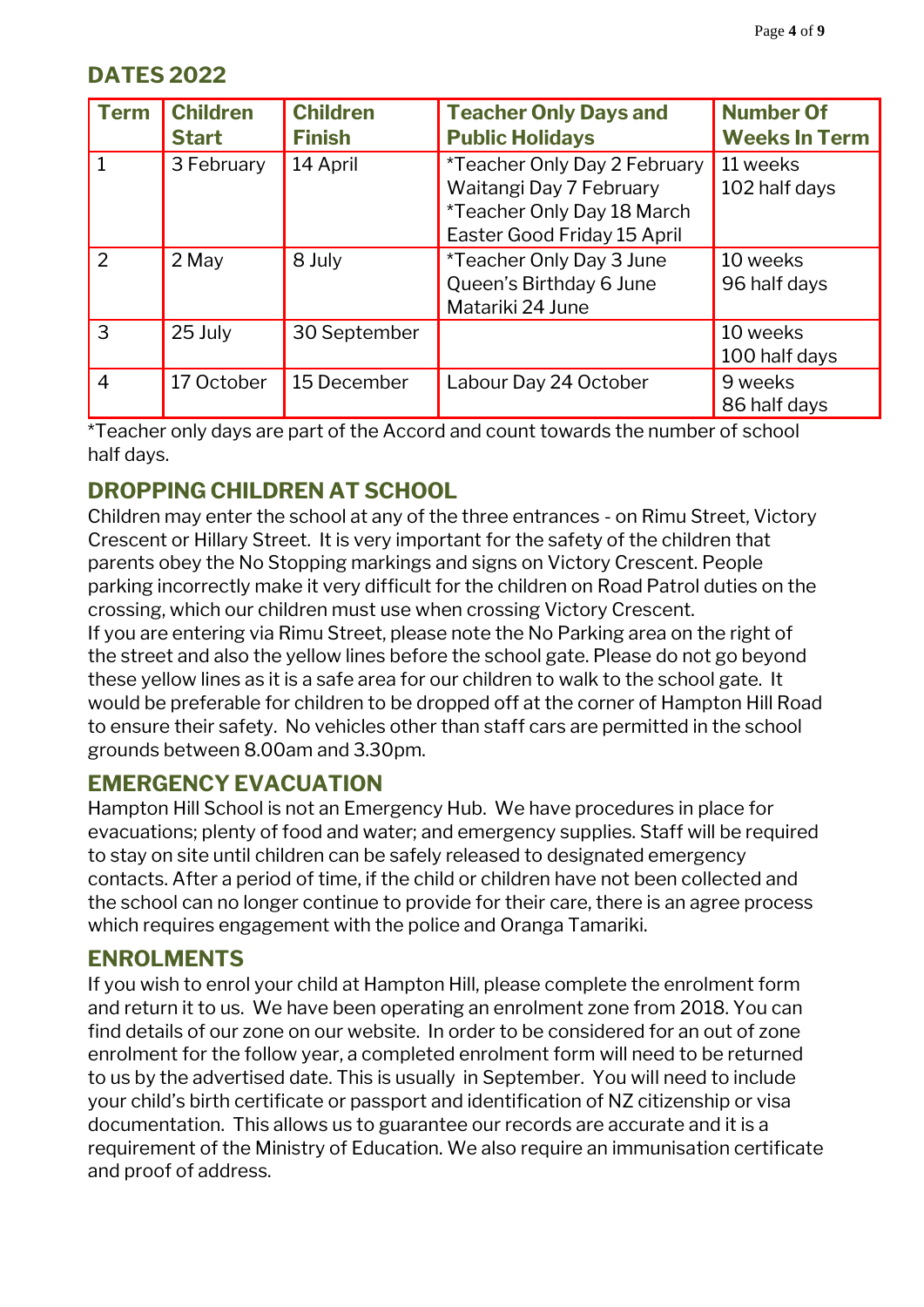#### **ENVIROSCHOOL/SCHOOLGEN**

We are passionate about caring for the community and providing our students with the practical knowledge and understanding for a sustainable environment. We are an EnviroSchool and in 2014 we were proud to become a Schoolgen School. It's exciting to now be producing some of our own electricity on-site! Both our Enviroschool and Schoolgen programmes have strong links with our Science, Maths, and Literacy curriculum areas.

#### **ENTERTAINMENT/SHOW**

Each year the school chooses two shows or types of entertainment for the children. This may be puppet theatre; dance; drama etc. Shows/entertainment that form part of the curriculum will not be charged for. Optional non-curriculum trips may require payment to cover transport and entry fees.

## **FACEBOOK**

We encourage all families to 'like' the Facebook page as we regularly post happenings in our school calendar - keep up to date with what is happening by

#### **Hampton Hill School**

<https://www.facebook.com/pages/Hampton-Hill-School-Tawa/177986682345511>

#### **Hampton Hill School Parents Community page**

<https://www.facebook.com/groups/427863694041125/>

#### **FUNDRAISING**

There are various activities run during the year and notices come home about these. Please contact the office if you are keen to help out! We have an annual Disco. Other events are decided each year.

#### **HEAD LICE**

Head lice can be a problem in many New Zealand schools. If you discover your child has head lice, please undertake the appropriate treatment before they return to school. A call to the office would also be appreciated so that a notice can be sent out alerting other parents to check their children's hair. No child will be identified in this notice.

#### **HEARING AND VISION TESTER**

The Hearing and Vision Tester visits the school from time to time to test hearing and eyesight. If parents have any concerns regarding their child please ring the office on 232 6509 for the appropriate contacts.

#### **HOME LEARNING/TASKS**

Pupils in Yr 0 - Yr 2 have a nightly reading book and may have other small tasks i.e. spelling or a small inquiry or practical task i.e. help make a cake, to be completed at home.

Our philosophy is that children at this level should be encouraged to use their leisure time to develop their own interests and so large quantities of home learning activities are not desirable. Home learning is an opportunity for you to encourage and support your child in their learning journey. It is a family's choice whether their child completes the home learning provided.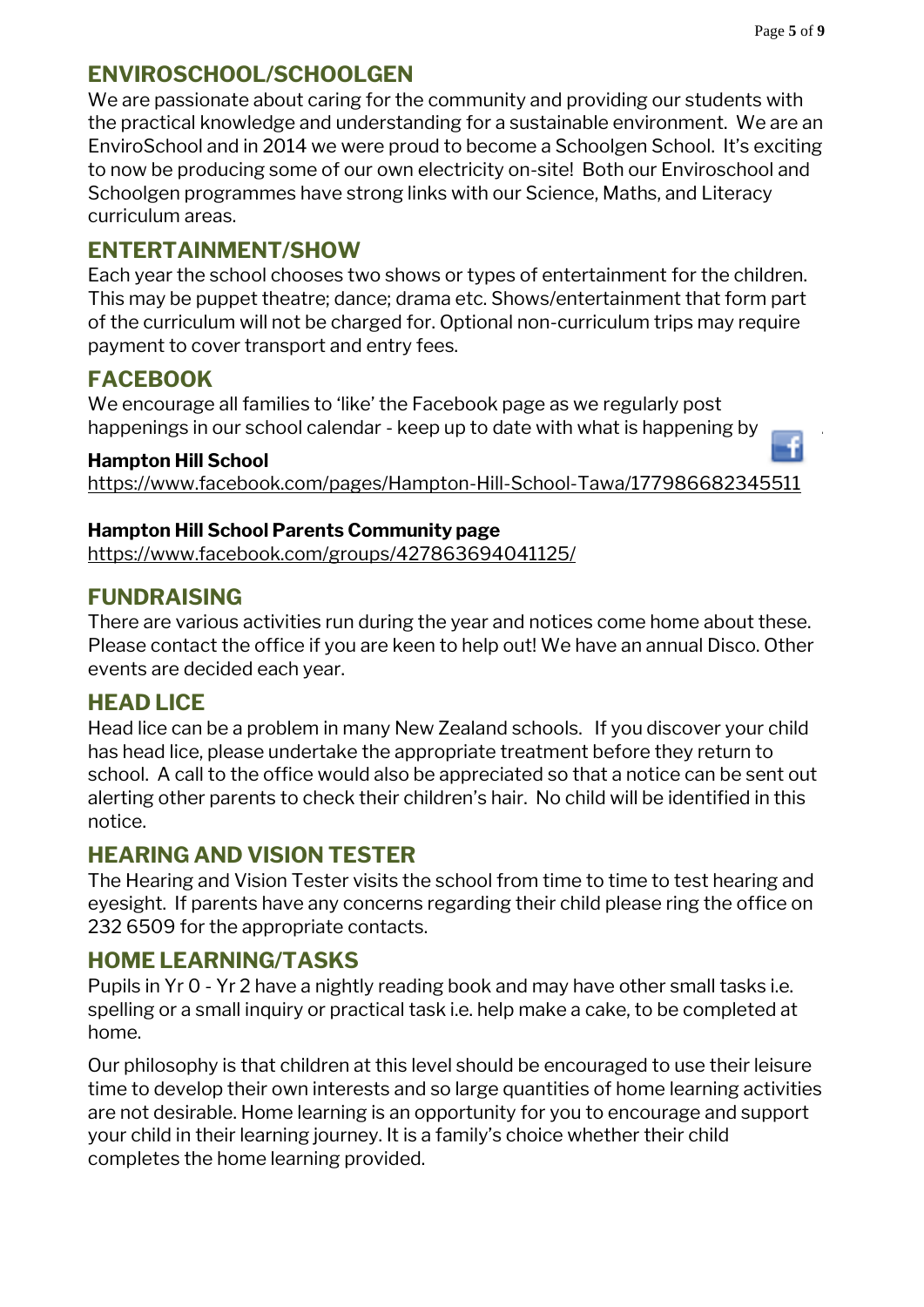#### **HOURS**

Our school day begins at 9.00am and finishes at 3.00pm. Morning break is from 11.00am – 11.30am and lunch from 1.00pm – 1.45pm. New entrant children remain at school until 3.00 pm unless otherwise discussed with the teacher. All teachers will be in their rooms from 8.30am.

#### **INTERNET/COMPUTERS**

All rooms in the school have internet access. Classes have ipads, chrome books, cameras, tablets, and netbooks. Only children who have signed a Cybersafety Agreement may use the internet. A copy of the Cybersafety Agreement is enclosed in the New Entrant pack for your information. This must be signed and returned to school in order for children to use ICT equipment at school. All children have their own email account.



## **LIBRARY**

The school has a well-resourced and computerised library. Children are encouraged to take books home from our library. We do ask, however, that these books are treated with respect and returned by the due date.

#### **MEDICATION**

If your child requires medication at school, it is necessary for the medication to be brought to the school office with a written, signed note from parents authorising the administering of this medication. The note must be dated and cover the dates the child is to take the medication and the name of the medication. Should a child be on long-term medication, it is necessary for a form to be completed at the office. Please note it is the child's responsibility to report to the school office to take the medication.

## **MESSAGES TO STUDENTS**

The office is happy to pass on urgent messages to children. Wherever possible please make arrangements regarding collection of children prior to the school day commencing. Any changes to picking up children must be made at the office by 2.00pm please to ensure your child gets the message.

## **MONEY/TRIPS/EVENTS**

From time to time, money is requested for trips, shows etc. Please put money in an envelope clearly labelled with the child's name, room number, amount enclosed and the purpose for which the money is sent and give them to your child's teacher or the school office. All trips within walking distance will be covered by your global permission form. Should you know your child will not be attending a particular event, e.g. they will be absent on the day, please return your permission slip with a note to this effect. All trips in vehicles will require separate permission and a note will go home prior to the trip.

#### **NAMING OF PROPERTY**

The school makes every effort to return lost property to its rightful owners. This is made easier if all property is clearly named. Unclaimed property is kept in the Office for a term before being disposed of to a charitable organisation. Therefore it is essential that parents regularly check for lost items or encourage their children to do so.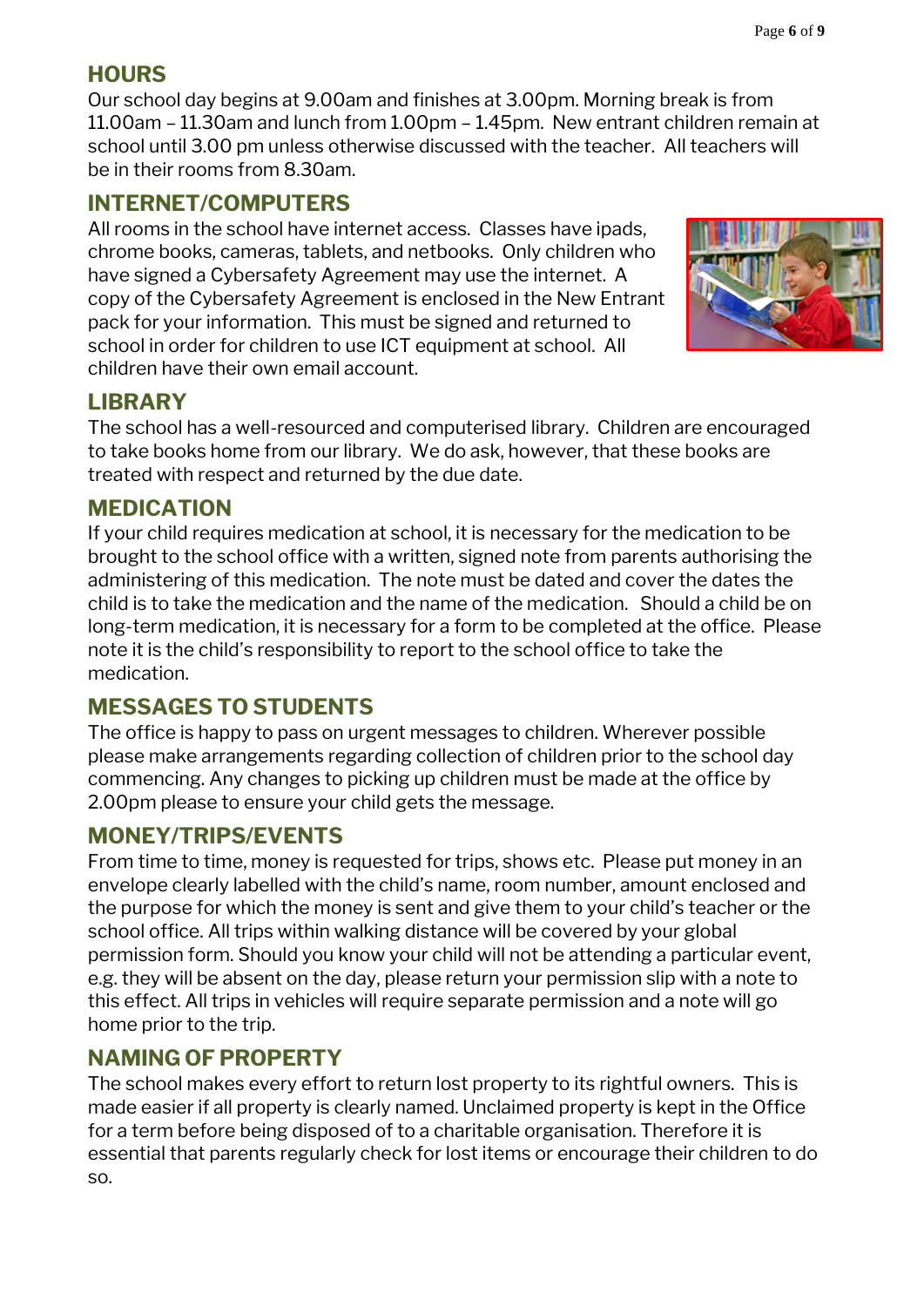#### **NEWSLETTER**

A fortnightly newsletter is sent by email to the parents every second Wednesday. This outlines coming events and happenings within the school. Please ensure you read the newsletter and note important dates on your calendar. It is also published on our website and you can view several months' of previous newsletters.

#### **OFFICE HOURS**

The office is open from 8.30am until 3.15pm every day and the Office Manager is Sue Kelly. You can phone the office on 232 6509 or email [office@hamptonhill.school.nz](mailto:office@hamptonhill.school.nz)

#### **PARENTAL INVOLVEMENT**

There are many opportunities for parents to be involved in the school and its work. We want you to feel that this is your school, so please become involved in classrooms, the library, sports, Rimu Resilience, Love to Read, fundraising, The Village, Breakfast Club, road patrol, Board of Trustees, or in curriculum related outings. If you would like to help, please call the office 232 6509 or contact your child's teacher and let us know.

#### **PHYSICAL EDUCATION AND SPORT**

Classes have a 30 minute PE session most days for which children need suitable footwear to enable them to participate. We provide opportunities for children to join winter sports teams and participate in sports events at both Tawa and Wellington levels.

#### **PHOTOGRAPHS**

School photographs are taken annually. All children are photographed in class and sports team groupings and individual photographs of children or family groups can also be requested. Photos are available for families to purchase.

#### **PLAYGROUND HOURS**

On school days the playground is supervised during intervals and lunchtimes. Before and after school teachers are working in their rooms or in meetings. If children are dropped at school before 8.55am or left after 3pm, they can find a staff member in

their room or the admin block if they need assistance. Parents are responsible for their children outside of school hours.

## **READING RECOVERY**

We run a reading recovery programme for children who are found, after testing, to be struggling with reading and writing at the end of their first year at school. Children are selected and



each child receives 30 minutes of intensive individual instruction in reading and writing daily for approximately 15 to 20 weeks. Parents will be notified if children are selected for this.

#### **REPORTING TO PARENTS**

Student led learning conversations take place in Terms 1 and 3. Parents, children and teachers set and share learning goals. Written reports are sent home with children in Terms 2 and 4. These will report to parents on children's progress and achievement against New Zealand Curriculum Levels.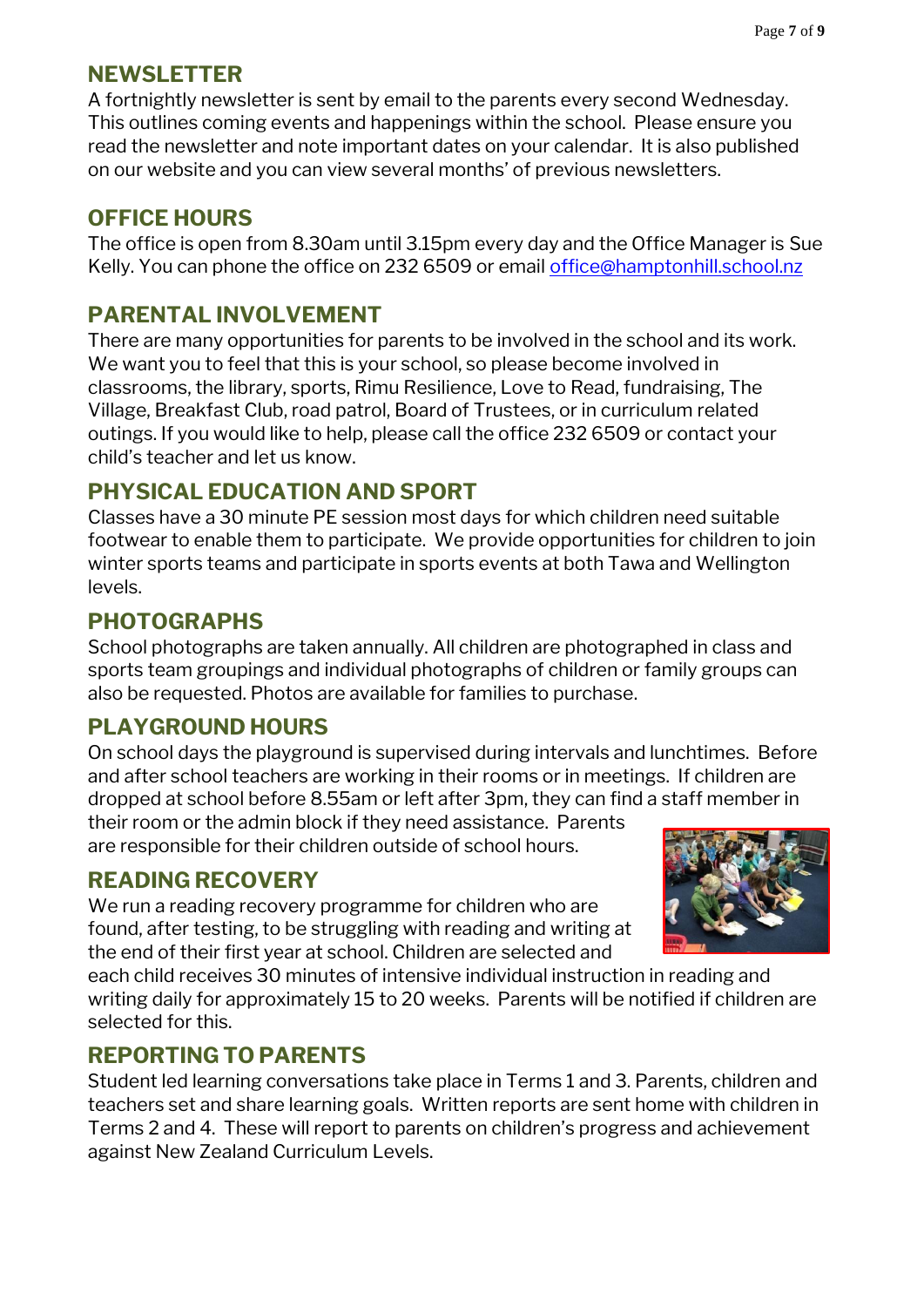## **ROAD PATROLS**

Some of our senior pupils are annually trained as Traffic Wardens by the NZ Police Transport Safety Officers. These children are on duty each school day at the Victory Crescent pedestrian crossing from 8.30am - 9.05am and 2.55pm - 3.10pm. Please let your child know that they must use this crossing if they need to cross Victory Crescent.

## **STATIONERY LIST**

Class stationery lists are available from the school office, by calling 2326509, or by downloading from the school website [http://hamptonhill.school.nz](http://hamptonhill.school.nz/) We encourage parents to support Tawa Books & Post in Tawa or buy online from Qizzle (delivered to your home) website: [www.schoolpacks.co.nz](http://www.schoolpacks.co.nz/) New Entrant stationery packs are available from the school office – the cost is \$25 (cash only).

| Principal                  | Stefan Knap                               |                                |            |  |
|----------------------------|-------------------------------------------|--------------------------------|------------|--|
| <b>Deputy Principal</b>    | <b>Abbey Corich</b>                       |                                |            |  |
| Teacher                    | Rebecca Quirke                            | Kiwi                           | Year 0-1   |  |
| Teacher                    | <b>Cat Commins</b>                        | Pīwakawaka                     | Year 1-2   |  |
| Teacher                    | Mel Zimmerman                             | Tūī                            | Year $1-2$ |  |
| Teacher                    | <b>Carol Brieseman</b>                    | Kea                            | Years 5-6  |  |
| Teacher                    | <b>Leah Merewater</b>                     | Kea                            | Years 5-6  |  |
| Teacher                    | <b>Scott Hammer</b>                       | Rurū                           | Years 3-4  |  |
| Teacher                    | <b>Rosie Deiath</b>                       | Kererū                         | Years 3-4  |  |
| Teacher                    | <b>Ashley Rance</b>                       | Kākāpō                         | Years 3-4  |  |
| Teacher                    | <b>Cherie Palmer</b>                      | Takahē                         | Years 5-6  |  |
| Teacher                    | Seini Ma'ake                              | Kārearea                       | Years 5-6  |  |
| Office Manager             | Sue Kelly                                 | <b>Part-Time Teachers</b>      |            |  |
| Caretaker                  | <b>Kenny Benfell</b>                      | <b>Ruthanne Kennedy (ESOL)</b> |            |  |
| <b>Volunteer Librarian</b> | <b>Barbara Scott-Hill</b>                 | Leah Merewater                 |            |  |
| Kapa Haka                  | Te Rehia Matthews                         | Keriana Mulligan               |            |  |
|                            |                                           | Maria Osborne                  |            |  |
| <b>Teacher Aides</b>       | Irene McDonald; Jill Fahey; Lisa Murdoch; |                                |            |  |
|                            | Rachael De Meij; Haley Miners             |                                |            |  |
|                            |                                           |                                |            |  |

# **STAFF of HAMPTON HILL SCHOOL - 2022**

## **SUN HATS**

A Shady School procedure operates in Terms 1 and 4. Students are required to wear a wide brimmed hat to play in the playground during these terms. The recommended hat is for sale at the office for \$12.00 (cash only). No caps please. The school encourages sensible protection against sun, but accepts no responsibility for children sent to school inadequately protected or inappropriately dressed.

## **SWIMMING**

During term four a two to three week block of eight swimming lessons are taken for all classes. As the Board of Trustees has opted into the donation scheme, there will be no charge for swimming lessons. Children walk to Tawa Pool in class groups and trained instructors teach children in ability groupings. All pupils are required to take swimming instruction except where a note is supplied by parents relating to illness.